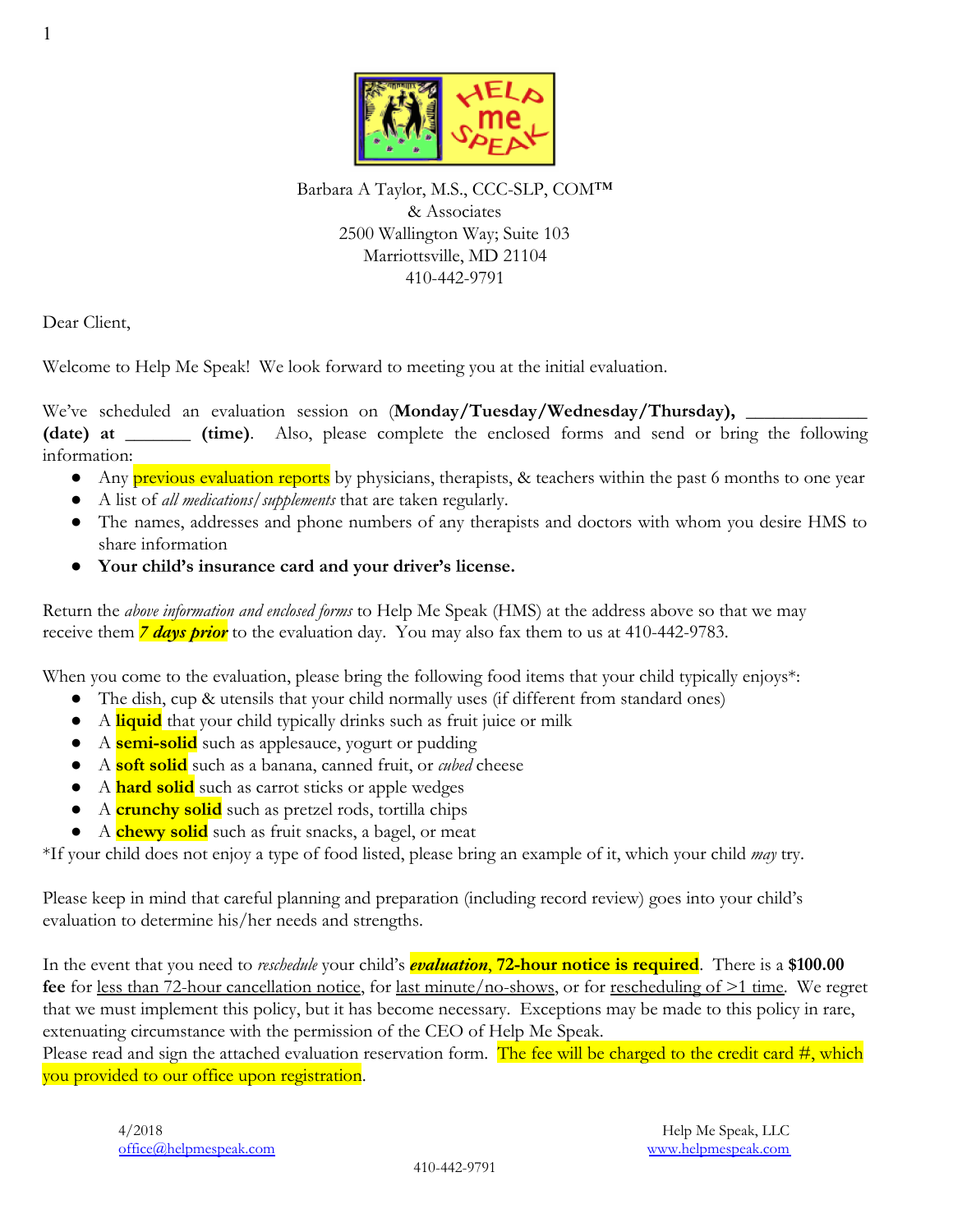Since HMS' SLPs sit in close proximity to your child and often are working on oral swallowing with the jaw, lips, cheeks, and tongue, we are much more susceptible to catching a contagious illness. In accordance with the HMS Illness policy, we ask you, our clients, to respect our SLPs, our staff & our own families and other HMS clients & families. *Please call to reschedule your child's therapy session as soon as your child becomes sick or by 9:00 am on the day of the appointment* if your child has been ill with any of the following symptoms within the 72 hours prior to the session (evaluation or therapy):

#### *1. Your child needs to be vomit/diarrhea free for 72 hours before his/her evaluation/ therapy session*. *http://www.cdc.gov/norovirus/about/symptoms.html*

∙ a temperature of 100.4 or above

- ∙ sore/strep throat (&/or severely red throat)
- ∙ vomiting
- ∙ coughing

∙ contagious infection for which he/she has not started antibiotics (sinus infection, pink eye, flu, cold, severe coughing, etc.)

- ∙ discolored mucus (yellow or green)
- ∙ influenza
- ∙ any other contagious symptom
	- *2.* If your child has exhibited any of the other contagious symptoms, he/she must be symptom free for 24 hours prior to his/her session. In the event that you need to reschedule your child's weekly **therapy session**, **advance notice is required**. Please keep in mind that careful planning and preparation goes into each therapy session to maximize progress and potential. Also, there is a waiting list for current slots. We encourage our clients to attend all of their scheduled sessions (1x, 2x, or more per week) so that he/she can receive full benefit from their therapy plan. Therapy sessions should be rescheduled if needed due to illness or other unexpected conflicts. This means that your child may have one extra session that week, in addition to the regular sessions. Make up sessions are allowed for all but no show sessions. *Please call (410-442-9791), text (443-212-8523), or email (office@helpmespeak.com) the office as soon as possible or by 9 am on the day of your session if you need to reschedule.* **Any session not rescheduled by 9 am on the day of the appointment or a no show session will be charged at the full session fee**. This fee is not eligible to be submitted to or reimbursed by insurance.

Please read and sign the attached letter for more information on make-up sessions. The fee for missed appointments must be collected prior to (or at) your next scheduled appointment.

Directions to our Help Me Speak office are attached. We have a waiting area and invite you to **arrive a few minutes early** so that you will have time to review our policies. We look forward to meeting you and you. Please call us with any questions at (410) 442-9791.

Sincerely, Barbara A Taylor Barbara A Taylor, M.S., CCC-SLP, COM™ Speech-Language Pathologist Certified Orofacial Myologist CEO, HELP ME SPEAK, LLC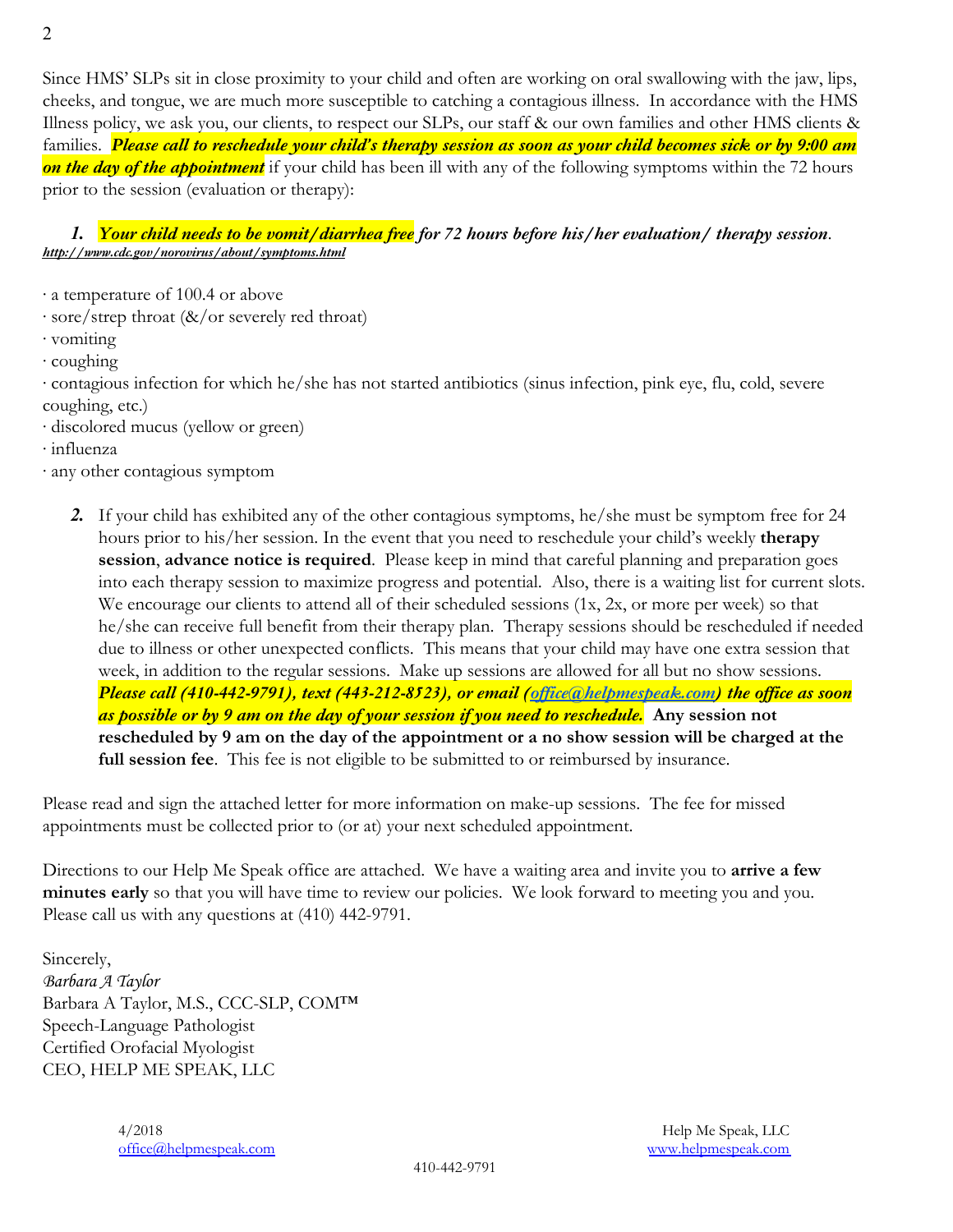

HELP ME SPEAK, LLC 2500 Wallington Way; Suite 103 Marriottsville, MD 21104 410-442-9791

Directions to the HELP ME SPEAK office location:

From Columbia Mall area/Rt 108: take Harper's Farm Rd across Rt 108-→ it becomes Homewood Rd. continue on Homewood Rd until you reach the circle/roundabout in the road go1/4 to the right and turn right onto Folly Quarter Rd go to end of Folly Quarter Rd turn left onto Rt 144 continue on Rt 144 until Marriottsville Rd on right turn RIGHT onto Marriottsville Rd cross Rt 40, cross over I-70 Make a RIGHT at the 1<sup>st</sup> traffic light $\rightarrow$  Warwick Way (just past blue silo bldgs) Make an immediate RIGHT to the professional buildings on **Wallington Way** We are on the **LEFT** (the building up the hill/behind the blue silos) Park on your LEFT in any of the available spaces Our suite is # 103

From Rt 32: take Rt 32 West to I-70 take I-70 East (very short distance) take the Rt 40 EXIT turn LEFT at the light for Marriottsville Rd cross over I-70 continue as in #9 above

From Rt 29: Rt 29 North to I-70 West (take either the left or right hand exits from Rt29) I-70 West to the first exit at Marriottsville Rd. There is only ONE exit. On the exit ramp, bear Right onto Marriottsville Rd. Continue as in #9 above

From points west: I-70 East to Rt 40 EXIT Turn LEFT at the light for Marriottsville Rd Cross over I-70 Continue as in #9 above

From points east: 4/2018 Help Me Speak, LLC office@helpmespeak.com www.helpmespeak.com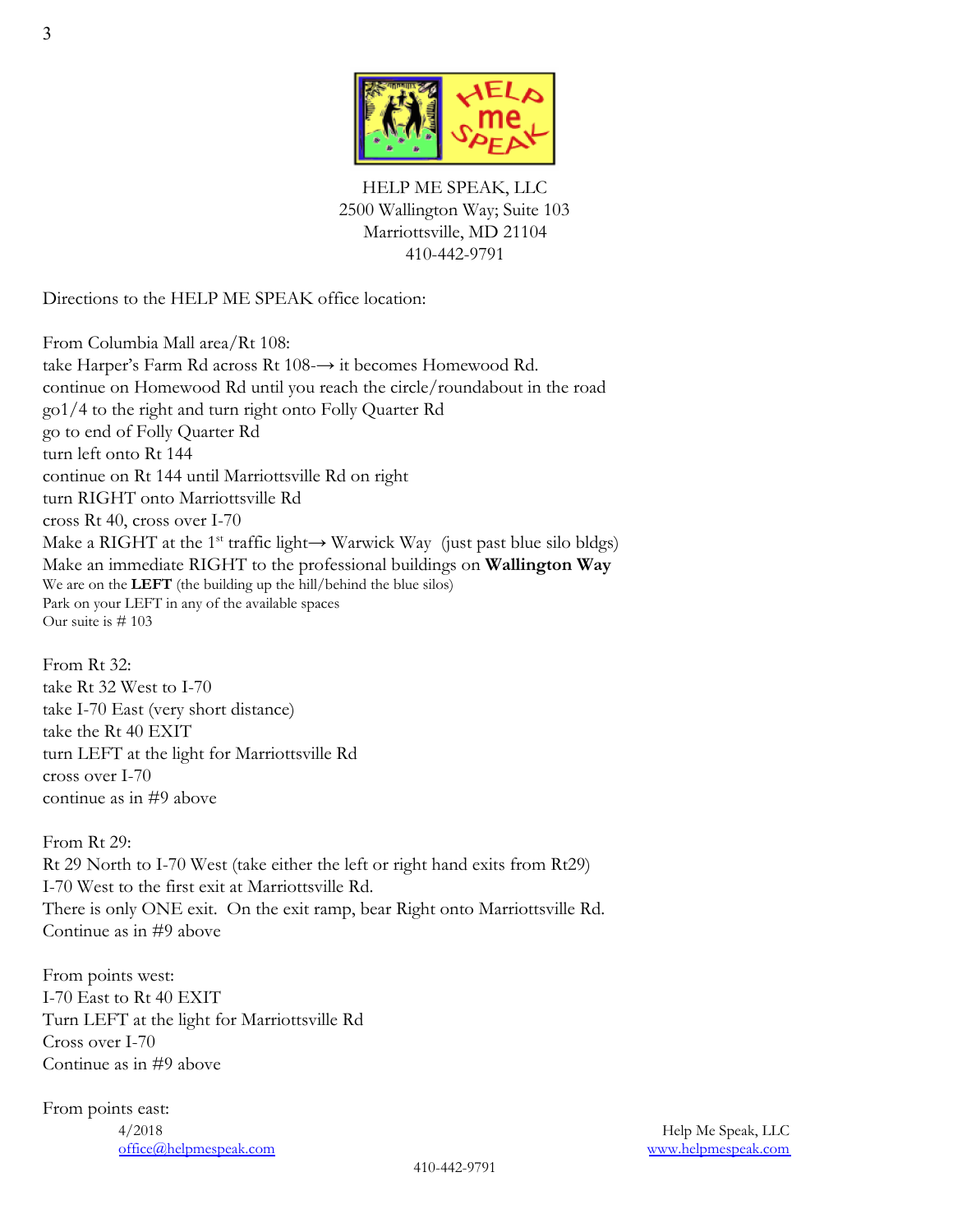4

695 West to I-70 West I-70 West, past Rt 29 exits To Marriottsville Rd exit There is only ONE exit. On the exit ramp, bear Right onto Marriottsville Rd. Continue as in #9 above

From points north of Marriottsville Rd (Owings Mills, Reisterstown, etc.) Drive to Marriottsville Rd & go South Crossover Rt 99 at the light, continue south At the next light, turn Left onto Warwick Way (brick building w/silos faces road) Continue as in #10 above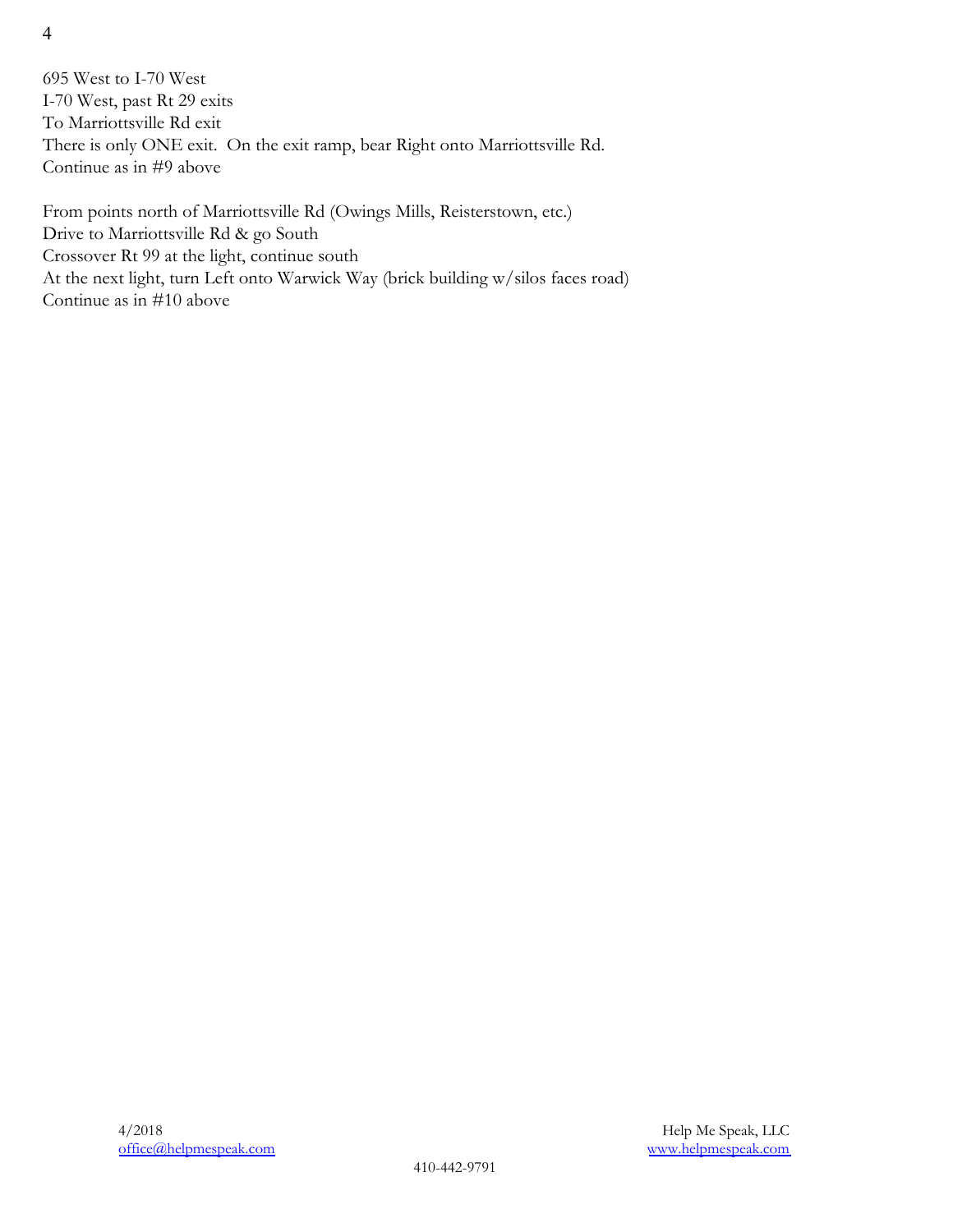# **Client Registration**

|                                                                                                                       |  |                                             | Parents' Names: mother                                              |  |  |
|-----------------------------------------------------------------------------------------------------------------------|--|---------------------------------------------|---------------------------------------------------------------------|--|--|
| <u> 1989 - Johann Barnett, fransk politiker (d. 1989)</u>                                                             |  |                                             |                                                                     |  |  |
|                                                                                                                       |  |                                             | Mother                                                              |  |  |
|                                                                                                                       |  |                                             | Father                                                              |  |  |
|                                                                                                                       |  |                                             |                                                                     |  |  |
|                                                                                                                       |  |                                             |                                                                     |  |  |
| Occupation: Mother                                                                                                    |  |                                             |                                                                     |  |  |
|                                                                                                                       |  |                                             |                                                                     |  |  |
| Mother's Age:<br>Mother's Employer/Address:                                                                           |  | Father's Age:<br>Father's Employer/Address: |                                                                     |  |  |
| <u> 1989 - Johann John Stein, markin fan it ferskearre fan it ferskearre fan it ferskearre fan it ferskearre fan </u> |  |                                             | <u> 1989 - Johann John Stone, mars and deutscher Stone († 1989)</u> |  |  |
|                                                                                                                       |  |                                             |                                                                     |  |  |
| <u> 1989 - Johann Barbara, martin da kasar Amerikaansk politik (</u>                                                  |  |                                             |                                                                     |  |  |
|                                                                                                                       |  |                                             |                                                                     |  |  |
|                                                                                                                       |  |                                             |                                                                     |  |  |
|                                                                                                                       |  |                                             |                                                                     |  |  |
| I certify that the above information is true. I will notify Help Me Speak of any changes to the above information.    |  |                                             |                                                                     |  |  |
| Patient's Name                                                                                                        |  | Parent's/Guardian's Signature               | Date                                                                |  |  |
| 4/2018                                                                                                                |  |                                             | Help Me Speak, LLC                                                  |  |  |
| office@helpmespeak.com                                                                                                |  | 410-442-9791                                | www.helpmespeak.com                                                 |  |  |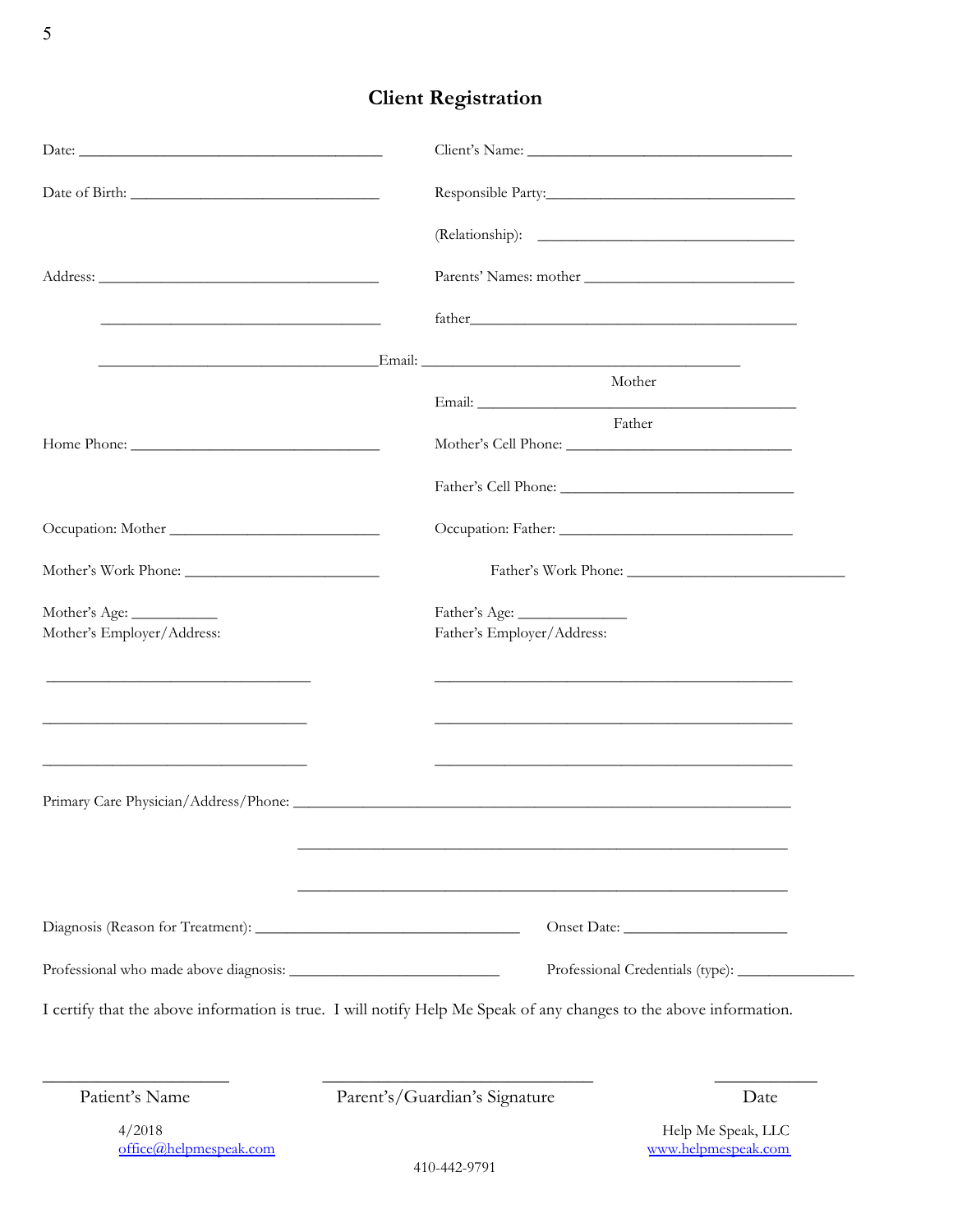# **RELEASE OF INFORMATION**

Patient's name: \_\_\_\_\_\_\_\_\_\_\_\_\_\_\_\_\_\_\_\_\_\_\_\_\_\_\_\_\_\_\_\_\_

I give my permission for Help Me Speak **to release information to and to receive information** regarding my child's speech-language assessment and/or treatment results from the following individuals (e.g. grandparents)/organizations/client's pediatrician, school, daycare etc.:

| Pediatrician's Name        | Address/Phone Number/email |
|----------------------------|----------------------------|
| <b>School Contact Name</b> | Address/Phone Number/email |
| Daycare Contact Name       | Address/Phone Number/email |
| Parent or Grandparent Name | Address/Phone Number/email |
| Other                      | Address/Phone Number/email |
| Other                      | Address/Phone Number/email |
| Other                      | Address/Phone Number/email |

\_\_\_\_\_\_\_\_\_\_\_\_\_\_\_\_\_\_\_\_\_\_\_\_\_\_\_\_\_\_\_\_\_\_ \_\_\_\_\_\_\_\_\_\_\_

Parent's/Guardian's Signature Date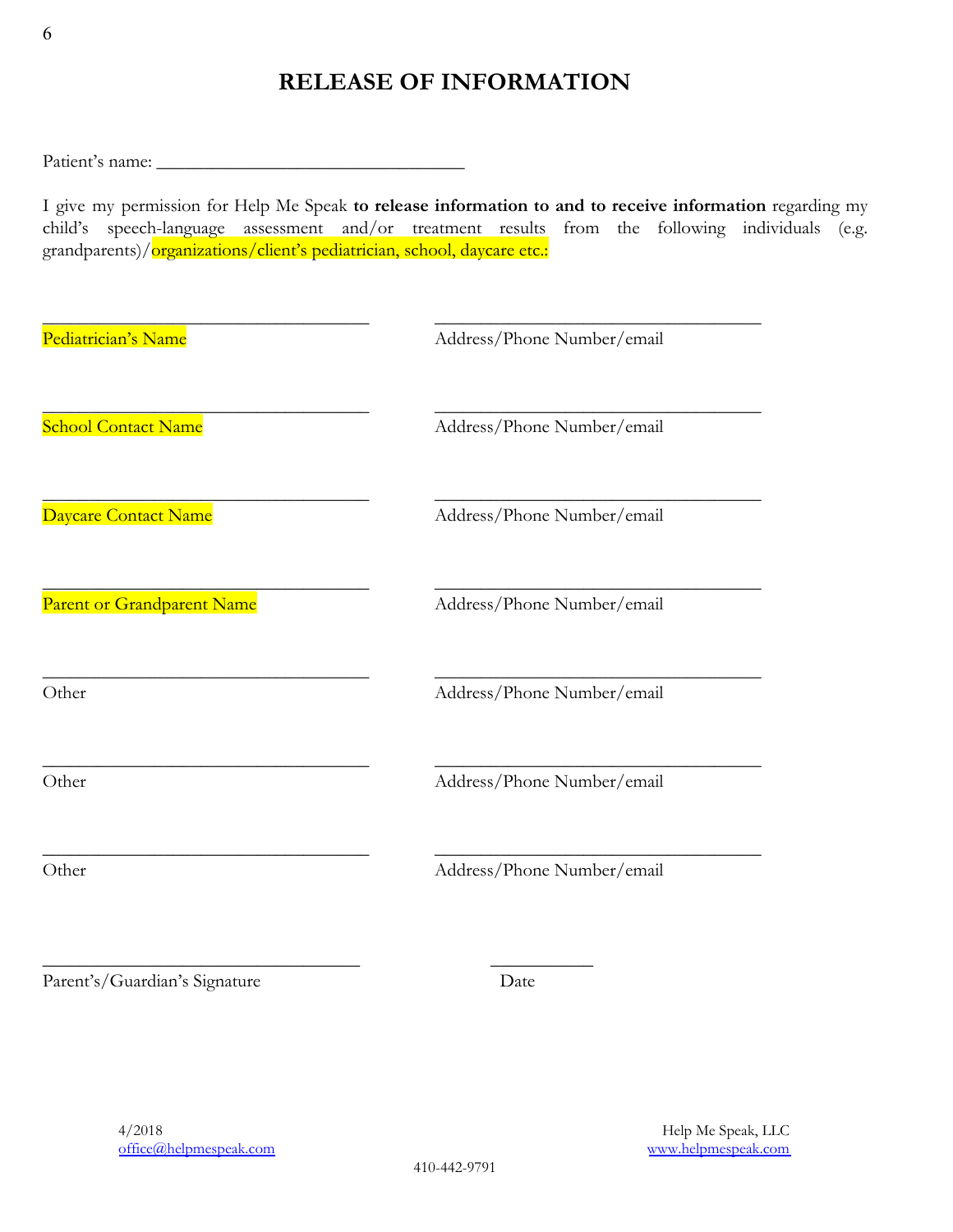

2500 Wallington Way, Suite 103 Marriottsville, MD 21104 410-442-9791

#### **Evaluation Agreement**

I, \_\_\_\_\_\_\_\_\_\_\_\_\_\_\_\_\_\_\_\_\_\_\_, understand that the cash/private pay rate for this evaluation (speech/oral-motor/eating language other:  $\frac{\text{to be determined}}{\text{atremined}}$ ) ranges up to \$695.00 for the Evaluation. I understand and agree that my copay \$\_\_\_\_\_\_\_, the co-insurance amount listed on the EOB (Explanation of Benefits), a portion of my deductible, per my insurance,  $\&/$  or the balance for services not covered by my insurance, is my responsibility. I understand that the contracted insurance rate, per CPT code, is different than this cash rate. I understand that my copay is **due at the time of service** and that my co-insurance &/or amount towards my deductible is **due at the start of my next session** *after HMS' receipt of the EOB*.

My insurance company is:

| □      | Carefirst (BC/BS)                         | $Group\#\_{}$ $ID\#\_{}$                                                                                 |  |  |
|--------|-------------------------------------------|----------------------------------------------------------------------------------------------------------|--|--|
| $\Box$ | Cigna                                     |                                                                                                          |  |  |
| $\Box$ | United Healthcare                         |                                                                                                          |  |  |
| $\Box$ | Aetna                                     |                                                                                                          |  |  |
| $\Box$ | JH US Family HC                           |                                                                                                          |  |  |
| $\Box$ | Medicaid                                  |                                                                                                          |  |  |
| □      | Evergreen                                 |                                                                                                          |  |  |
| $\Box$ |                                           | $Group\#$ $ID\#$ $ID\#$ $ODN$ Benefits $Y$ N                                                             |  |  |
|        |                                           |                                                                                                          |  |  |
|        |                                           |                                                                                                          |  |  |
|        | balance of $\frac{1}{2}$ .                |                                                                                                          |  |  |
|        |                                           | I have a copay of \$ _____ per session or co-insurance of \$ _____ per session. My co-insurance may vary |  |  |
|        | depending of what is charged per session. |                                                                                                          |  |  |
|        |                                           | My insurance requires a pre-authorization for speech/language sessions. Pre-authorization is normally    |  |  |
|        |                                           | submitted after the Evaluation is completed. Pre-authorization has been _____approved, approval code is  |  |  |
|        |                                           | for ______sessions or pre-authorization has been______ denied.                                           |  |  |

Help Me Speak is in-network with CareFirst/BCBS, Evergreen and Medicaid plans. Your insurance company sets the CPT (current procedure code) fee schedule that determines what they allow for each CPT, dependent on my specific plan.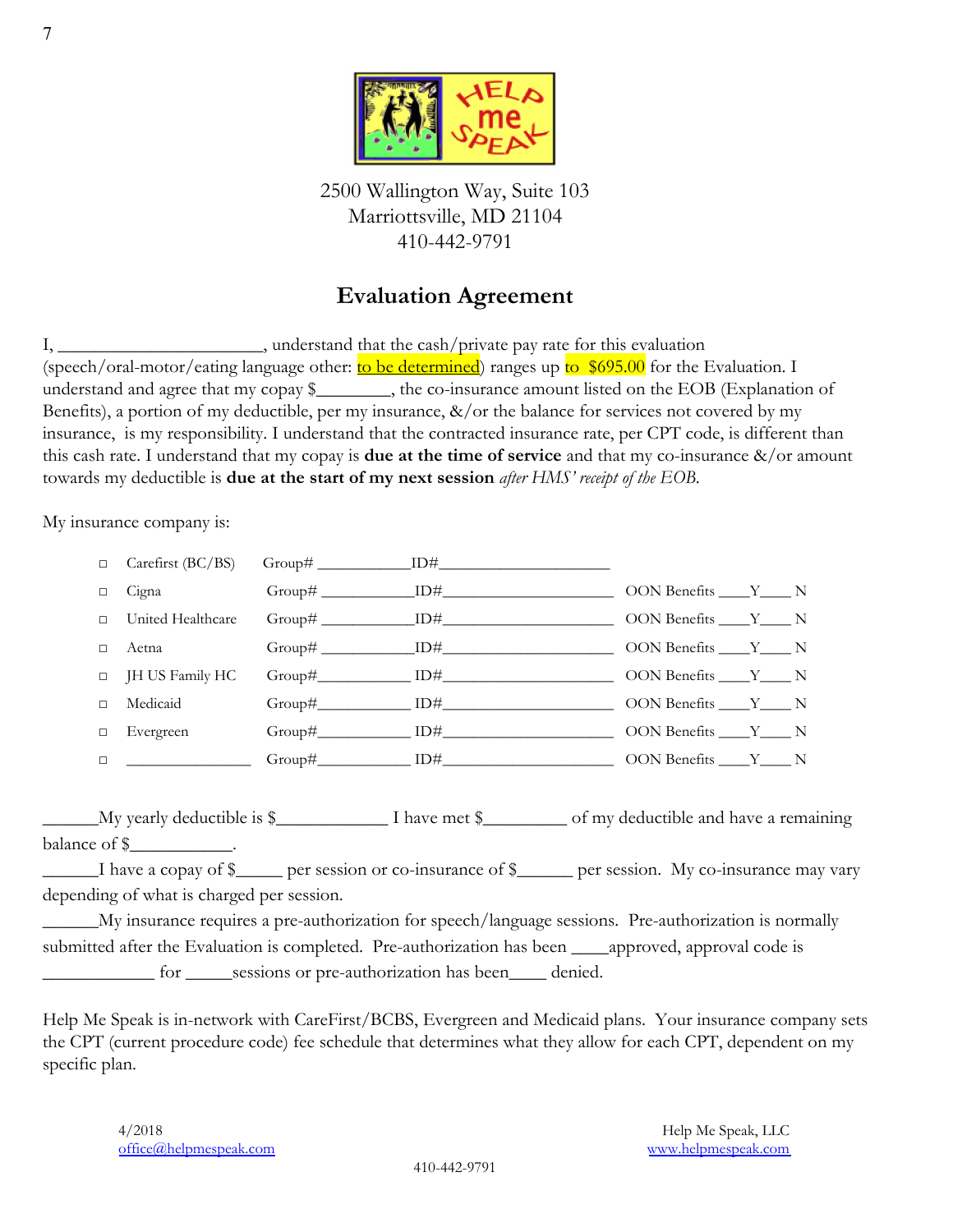If you do not have Blue Cross Blue Shield (Carefirst), Evergreen and Medicaid plans, please check your insurance plan to see if you have *out-of-network* coverage for speech/oral motor/swallowing evaluation services. If requested, Help Me Speak will provide you with an invoice for each visit in a monthly billing statement for your records. It will be your responsibility to pursue insurance reimbursement for out of network services that may be covered OR we can submit on your behalf, to your insurance for reimbursement to you.

If HMS is not a preferred provider with my insurance, full payment is *due at time of service*. Payment may be made by check, cash, or credit card (American Express, Visa, MC, and Discover). This fee is non-negotiable and non-refundable after the service is rendered. Failure to pay at the time of service will result in a \$25 *per week* late charge.

The parents of the client understand that Help Me Speak will make every effort to ensure a complete and thorough evaluation in the areas requested by the parents. Certain evaluation techniques require cooperation and participation from the client to accurately assess the client's skills. Parents understand that Help Me Speak will not be held responsible for a fully completed evaluation if the client refuses to cooperate during the evaluation session(s) even after all reasonable attempts have been made to engage him/her. In such cases, either Help Me Speak or the parent has the right to end the evaluation session early as needed and to reschedule the remainder for a follow-up session.

Help Me Speak speech-language pathologists must abide by ethical practices from their Professional Boards that forbid the guarantee of any specific evaluation results for any client.

By signing below, I acknowledge that I have read and understand this evaluation agreement and will fully abide by all of the terms stated above and am consenting to treatment.

Patient's Name Parent's/Guardian's Signature Date

\_\_\_\_\_\_\_\_\_\_\_\_\_\_\_\_\_\_\_\_ \_\_\_\_\_\_\_\_\_\_\_\_\_\_\_\_\_\_\_\_\_\_\_\_\_\_\_\_\_ \_\_\_\_\_\_\_\_\_\_\_

# **Therapy Cancellation Policy**

Our highest priority is the progress of your child. To ensure continuity of care and continued progress on Plan of Care goals, HMS requires our clients to maintain **80% or greater monthly attendance** in order to *keep your child's session in the weekly schedule***. Excessive cancellations of** *more than 25%* **of scheduled sessions during any 30 day time period will result in** *discharge from active therapy***.** If you have *3 no shows* you will be *discharged* from active therapy.

Please remember that careful individual planning and time goes into preparing for your child's speech-language therapy. We aim to maximize your child's potential and progress with consistent therapy sessions. Consistent attendance is essential to achieving speech-language goals and so that each client can receive full benefit from his/her therapy plan. For this reason, we strongly encourage our clients to attend all scheduled therapy sessions and for any cancellations to be rescheduled. This make up will be in addition to the regularly scheduled frequency of therapy (e.g. client may have 2 sessions in one week). Make up sessions are available for all but *no show* sessions (a session in which notice is not given for the absence).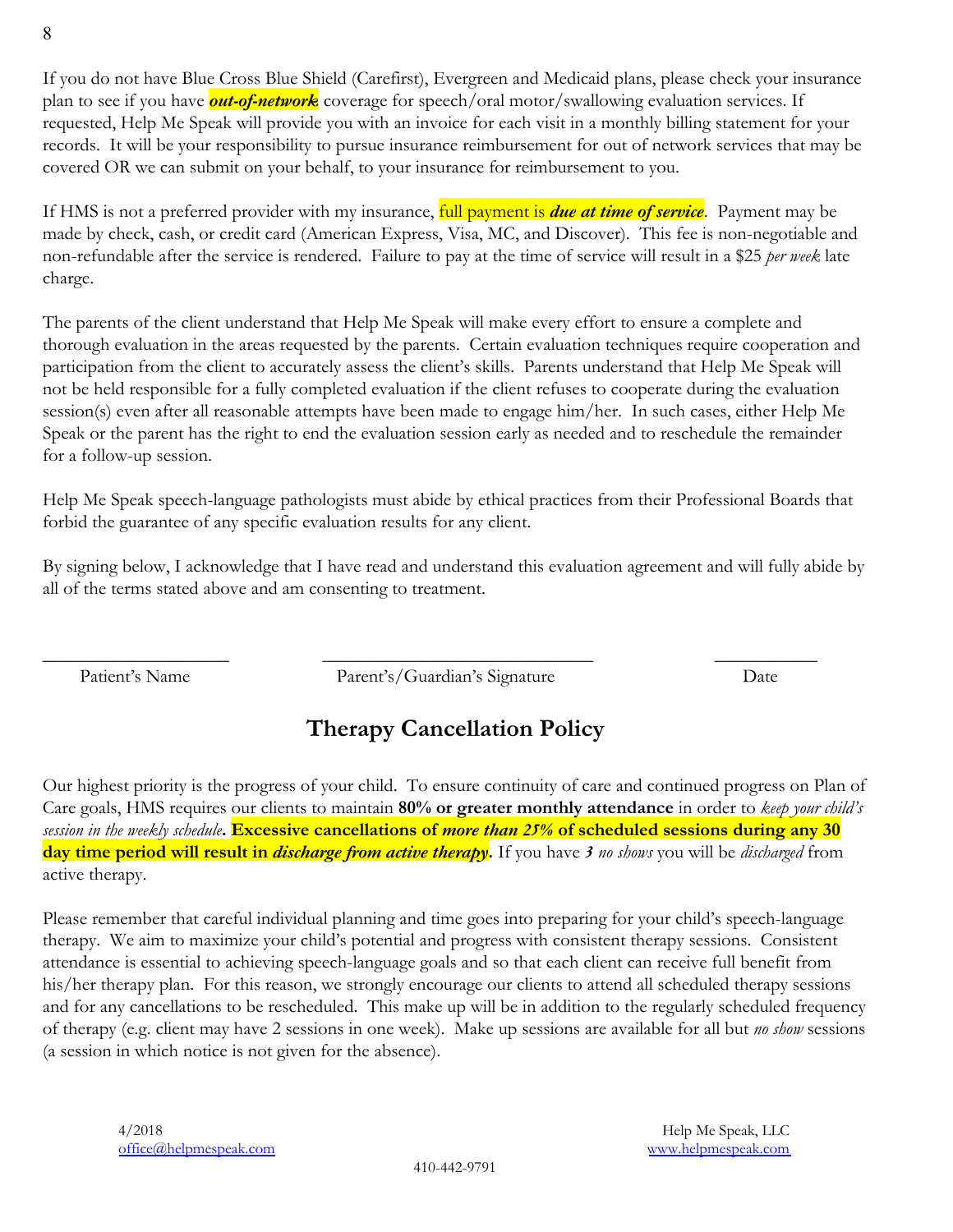If you need to reschedule a session (for any reason, including illness), please give as much notice as possible. Please **call** (**410-442-9791**), **email** (office@helpmespeak.com) or **text** the HMS office via **Google #** (**443-212-8523)** (**text only**, no calls) before **9:00 am** on the day of your scheduled session. We will reschedule your child's missed session within the same week or the following week. **Any session not cancelled by 9:00 am on the day of the scheduled appointment or a no show session will be charged the full session fee**. No show sessions are *not* available for make-ups. If you make up a late cancelled (< 4hrs) session within 7 days, no cancellation fee will be charged. The session will be billed as usual. When rescheduling, we will look first on the same SLP's schedule, then on our other appropriate SLPs' schedules. If no make ups are available then the full fee is due.

Since HMS' SLPs sit in close proximity to your child and often are working on oral swallowing with the jaw, lips, cheeks, and tongue, we are much more susceptible to catching a contagious illness. In accordance with the HMS Illness policy, we ask you, our clients, to respect our SLPs, our staff & our own families and other HMS clients & families. *Please call to reschedule your child's therapy session as soon as your child becomes sick or by 9:00 am on the day of the appointment* if your child has been ill with any of the following symptoms within the 72 hours prior to the session (evaluation or therapy):

#### *1. Your child needs to be vomit/diarrhea free for 72 hours before his/her therapy session*. *http://www.cdc.gov/norovirus/about/symptoms.html*

- ∙ a temperature of 100.4 or above
- ∙ sore/strep throat (&/or severely red throat)
- ∙ vomiting
- ∙ coughing
- ∙ contagious infection for which he/she has not started antibiotics (sinus infection, pink eye, flu, cold, severe coughing, etc.)
- ∙ discolored mucus (yellow or green)
- ∙ influenza
- ∙ any other contagious symptom
	- *2.* If your child has exhibited any of the other contagious symptoms, he/she must be symptom free for 24 hours prior to his/her session. In the event that you need to reschedule your child's weekly **therapy session**, **advance notice is required**. Please keep in mind that careful planning and preparation goes into each therapy session to maximize progress and potential. Also, there is a waiting list for current slots. We encourage our clients to attend all of their scheduled sessions (1x, 2x, or more per week) so that he/she can receive full benefit from their therapy plan. Therapy sessions should be rescheduled if needed due to illness or other unexpected conflicts. This means that your child may have one extra session that week, in addition to the regular sessions. Make up sessions are allowed for all but no show sessions. *Please call the office as soon as possible or by 9 am on the day of your session if you need to reschedule.* **Any session not rescheduled by 9 am on the day of the appointment or a no show session will be charged at the full session fee**. This fee is not eligible to be submitted to or reimbursed by insurance.

Please read and sign below for more information on make-up sessions. The fee for missed appointments must be collected prior to (or at) your next scheduled appointment.

I \_\_\_\_\_\_\_\_\_\_\_\_\_\_\_\_\_\_\_\_\_\_\_\_\_\_\_\_\_\_\_\_\_, understand that if I miss a session and do not call 410-442-9791, text, or email before 9:00 am prior to my session time to cancel, I will be charged for the session in full. I am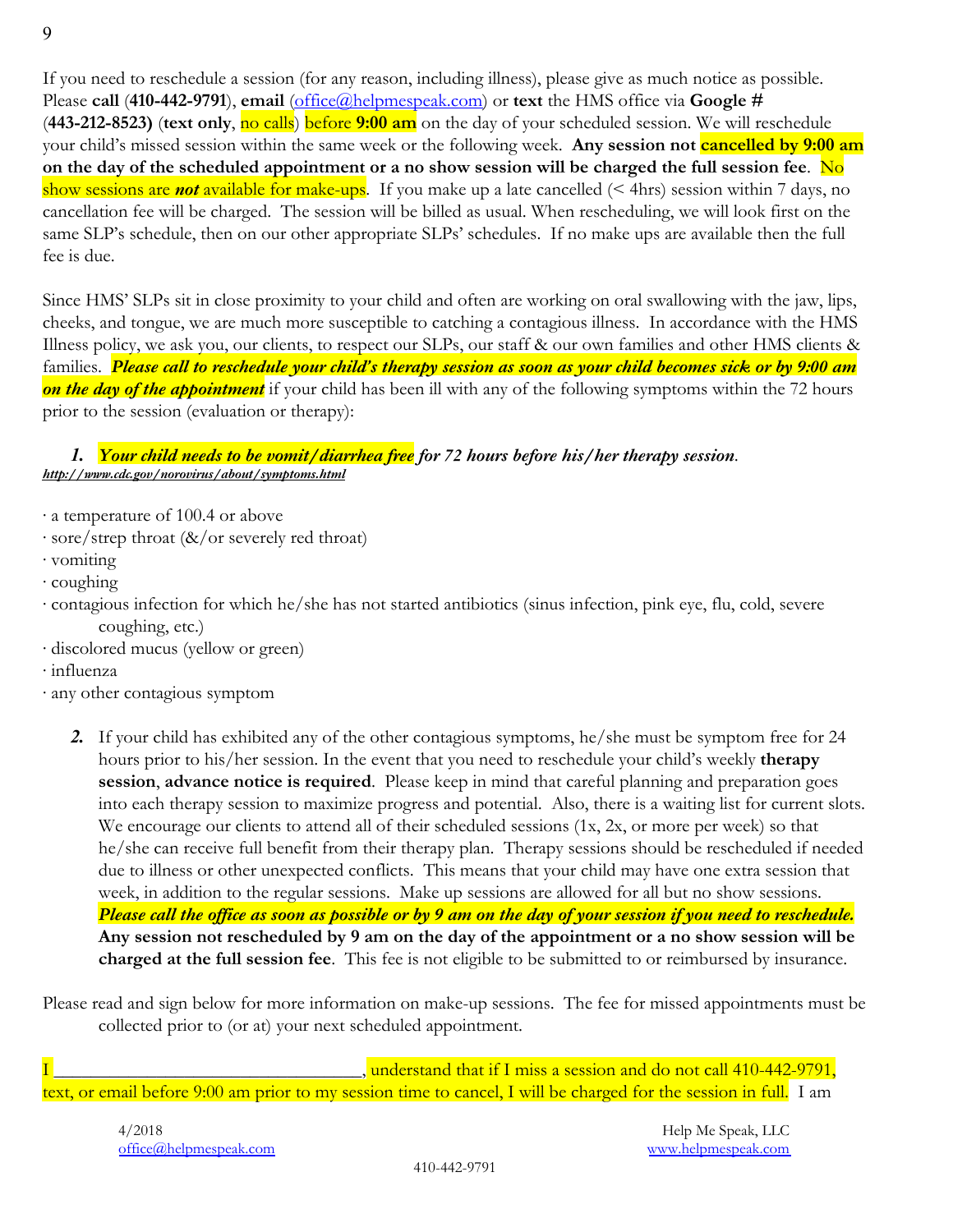responsible for confirming HMS' receipt of my cancellation/reschedule request. This fee is not covered by, or submitted to, my insurance company. The fee for a missed appointment will be collected prior to (or at) my child's next scheduled appointment. I understand that I am strongly encouraged to reschedule my child's session ASAP for continued progress on his/her treatment plan.

Patient's Name Parent's/Guardian's Signature Date

\_\_\_\_\_\_\_\_\_\_\_\_\_\_\_\_\_\_\_\_ \_\_\_\_\_\_\_\_\_\_\_\_\_\_\_\_\_\_\_\_\_\_\_\_\_\_\_\_\_ \_\_\_\_\_\_\_\_\_\_\_

## **Therapy Session Schedule**

Please remember that careful individual planning and time goes into preparing for your child's speechlanguage therapy. We aim to maximize your child's potential and progress with consistent therapy sessions. *Therefore your child's schedule will be on the same dates and times each week for consistency.*

\_\_\_\_\_\_\_\_\_\_\_\_\_\_\_\_\_\_\_\_ \_\_\_\_\_\_\_\_\_\_\_\_\_\_\_\_\_\_\_\_\_\_\_\_\_\_\_\_\_ \_\_\_\_\_\_\_\_\_\_\_

Patient's Name Parent's/Guardian's Signature Date

## **Therapy Schedule Change or Cancellation**

If my child/ren needs to change your/their therapy session day or time, I will give HMS at least 10 days notice of this change. If we decide to cease therapy services, we will notify HMS at least 10 days in advance.

Patient's Name Parent's/Guardian's Signature Date

\_\_\_\_\_\_\_\_\_\_\_\_\_\_\_\_\_\_\_\_ \_\_\_\_\_\_\_\_\_\_\_\_\_\_\_\_\_\_\_\_\_\_\_\_\_\_\_\_\_ \_\_\_\_\_\_\_\_\_\_\_

# **Therapy Tools**

Please remember that careful individual planning and time goes into preparing for your child's speechlanguage therapy. Therefore we require you to bring the therapy tools to each session. As a courtesy we will provide/lend clients the first tool of its kind to assist the client with their exercises. *If the tools are lost/ misplaced there will be a charge for each tool of \$1.00 excluding Bite Blocks. Bite Blocks will be charge the full replacement cost of \$29.95 (or current price).*

\_\_\_\_\_\_\_\_\_\_\_\_\_\_\_\_\_\_\_\_ \_\_\_\_\_\_\_\_\_\_\_\_\_\_\_\_\_\_\_\_\_\_\_\_ \_\_\_\_\_\_\_\_\_\_\_ Patient Name Parent's/Guardian's Signature Date

## **Damages**

I am financially responsible for any breakage or damage by my child, siblings, friends and relatives to any item (toys, therapy equipment/tools, office space, etc.) within this office.

*For Example: Session Monitor - \$100.00 (or current cost- for a replacement monitor)*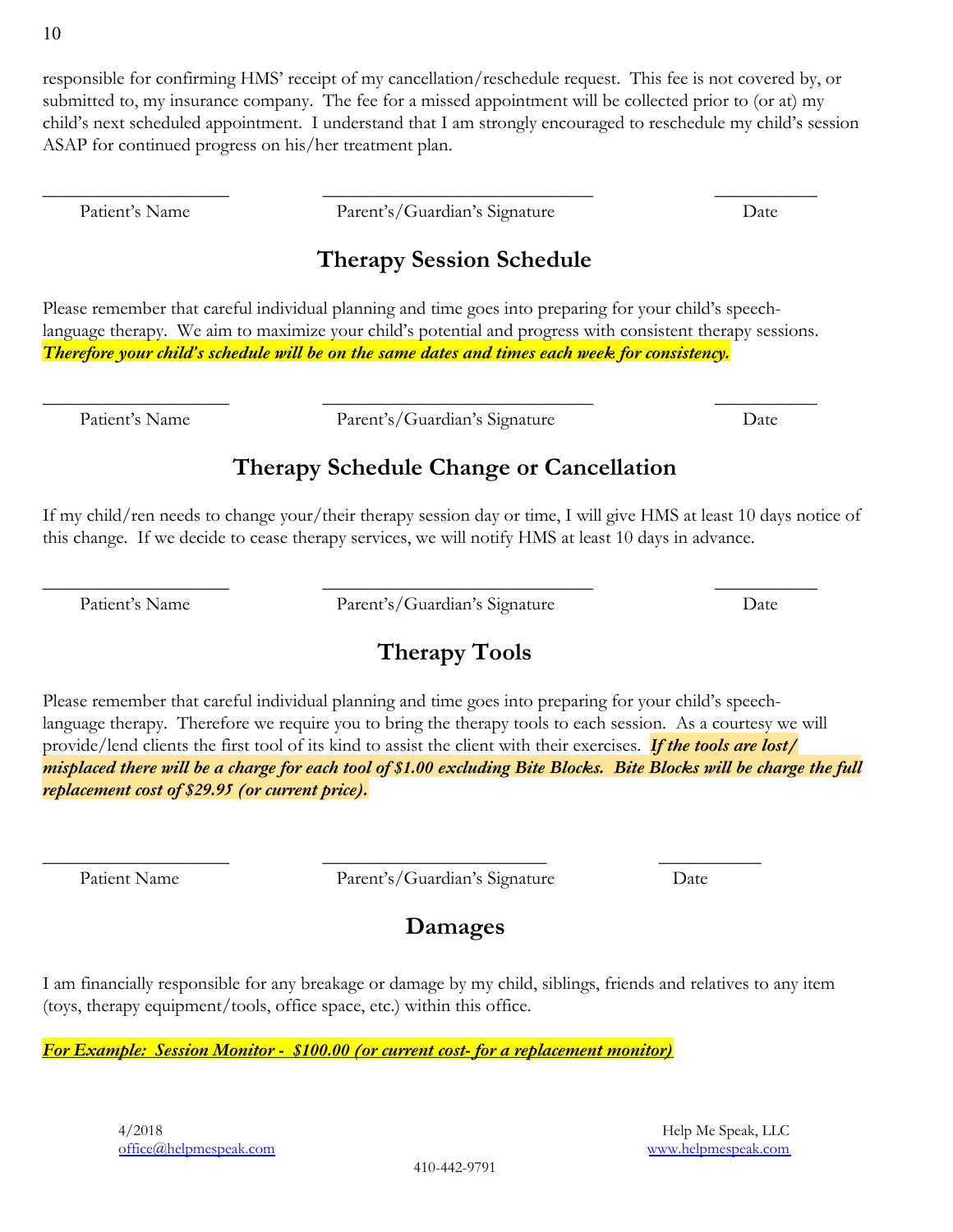11

Payment for any items damaged will be required prior to (or at) my child's next therapy session. I accept full financial responsibility for any damage by my child, \_\_\_\_\_\_\_\_\_\_\_\_\_\_\_\_, to any therapy/office item. Payment for items damaged is required prior to (or at) my child's next scheduled therapy session.

Patient's Name Parent's/Guardian's Signature Date

\_\_\_\_\_\_\_\_\_\_\_\_\_\_\_\_\_\_\_\_ \_\_\_\_\_\_\_\_\_\_\_\_\_\_\_\_\_\_\_\_\_\_\_\_\_\_\_\_\_ \_\_\_\_\_\_\_\_\_\_\_

#### **Therapy Agreement**

I, \_\_\_\_\_\_\_\_\_\_\_\_\_\_\_\_\_\_\_\_\_\_, understand that the cash rate varies (ask for rates) or my copay \$\_\_\_\_\_\_\_\_\_\_ which is *due at the time of service to Help Me Speak*. I understand and agree that my copay \$\_\_\_\_\_\_\_\_, the co-insurance amount listed on the EOB (Explanation of Benefits), a portion of my deductible, per my insurance, **&/or** the balance for services not covered by my insurance, is *my responsibility*. I understand that the contracted insurance rate, per CPT code, is different than HMS' cash rate. I understand that my copay is **due at the time of service** and that my co-insurance &/or amount towards my deductible is **due at the start of my next session** *after HMS' receipt of the EOB*.

Payment may be made by check, cash, or credit card (American Express, Visa, MC, and Discover). This fee is non-negotiable and non-refundable after the service is rendered. Failure to pay at the time of service will result in a \$10 *per week* late charge.

The parent(s) of the child understand that the therapy sessions) will be planned and will be individualized in accordance with the results of your child's evaluation results. Therapy sessions utilize a variety of techniques and modalities (which may include structured oral motor hierarchies, stretches, PROMPT, Kaufman cards, Lindamood Bell, etc.) as appropriate to each child's needs, which are selected by the speech-language Pathologist (SLP). Scheduled appointment times are adhered to. Treatment sessions do not run over their allotted time. If the client is late (less than 10 minutes), the session will still end at its regularly scheduled time and be billed at the regular rate. If the client is over 10 minutes late, it will be at the discretion of the SLP and Office Manager if the child will be seen. If the child is not seen, you may be charged with a late fee/no show fee of \$100.00. The charge for each therapy session includes the SLP's direct, actual time working with the client, the consultation time with the parent(s) reviewing the goals of the treatment session and progress toward goal attainment, AND the coordination of care time including explaining any reasons for recommended for diagnostic testing, the procedure results, the SLP's impression/interpretation of these results, &/or further recommended diagnostic testing, the risks  $\&/$  or benefits of treatment/therapy options; the instructions for treatment or follow up, the importance of compliance with SLP recommended treatment options.

The parents and the client understand that homework assignments are a *vital* component of the total therapy program and agree to participate as prescribed by the SLP. Exercises and tasks given for homework will be reviewed with the client, as appropriate, and with you, the parent(s). Help Me Speak aims to give homework elements that are emerging during therapy sessions and that will not elicit frustration for either the client or the parent during practice. Homework programs are typically prescribed 1-3x/day for 3-5x/week. The parent and the client, as appropriate, understand the importance of *consistent* weekly participation in the recommended homework plan. Lack of participation in or decreased consistency with the homework plan by the client and parents may impact the client's overall amount and rate of progress. Help Me Speak is not liable for lack of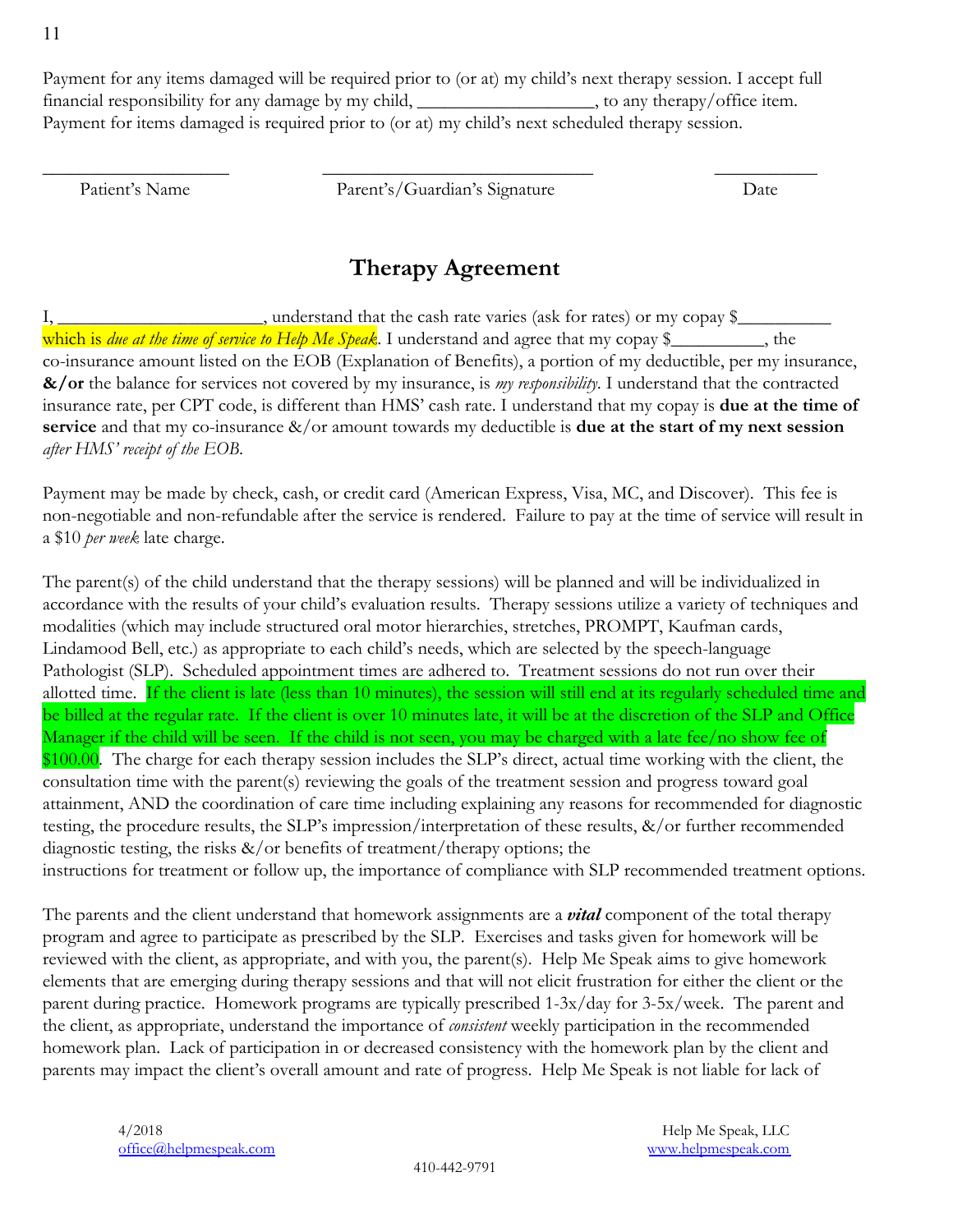progress, a reduced rate of progress, or a reduced amount of progress if the client and parents have not been fully participating with the homework plan.

Help Me Speak speech-language pathologists must abide by ethical practices from their Professional Boards that forbid the guarantee of any specific progress results for any client.

By signing below, I acknowledge that I have read and understand this therapy agreement, will fully abide by all of the terms stated above and am consenting to therapy.

Patient's Name Parent's/Guardian's Signature Date

\_\_\_\_\_\_\_\_\_\_\_\_\_\_\_\_\_\_\_\_ \_\_\_\_\_\_\_\_\_\_\_\_\_\_\_\_\_\_\_\_\_\_\_\_\_\_\_\_\_ \_\_\_\_\_\_\_\_\_\_\_

#### **Sessions Include:**

The parent(s) of the child understand that the therapy sessions) will be planned and will be individualized in accordance with the results of your child's evaluation results. Therapy sessions utilize a variety of techniques and modalities (which may include structured oral motor hierarchies, stretches, PROMPT, Kaufman cards, Lindamood Bell, etc.) as appropriate to each child's needs, which are selected by the speech-language Pathologist (SLP). Scheduled appointment times are adhered to. Treatment sessions do not run over their allotted time. If the client is late (less than 10 minutes), the session will still end at its regularly scheduled time and be billed at the regular rate. If the client is over 10 minutes late, it will be at the discretion of the SLP and Office Manager if the child will be seen. If the child is not seen, you may be charged with a late fee/no show fee of \$100. The charge for each therapy session includes the SLP's *direct, actual time working with the client, the consultation time with the parent(s) reviewing the goals of the treatment session and progress toward goal attainment, AND the coordination of care time including explaining any reasons for recommended for diagnostic testing, the procedure results, the SLP's impression/interpretation of these results, &/or further recommended diagnostic testing, the risks*  $\mathcal{O}/\text{or}$  *benefits of treatment/therapy options; the instructions for treatment or follow up, the importance of compliance with SLP recommended treatment options.*

The parents and the client understand that homework assignments are a *vital* component of the total therapy program and agree to participate as prescribed by the SLP. Exercises and tasks given for homework will be reviewed with the client, as appropriate, and with you, the parent(s).

Patient's Name Parent's/Guardian's Signature Date

\_\_\_\_\_\_\_\_\_\_\_\_\_\_\_\_\_\_\_\_ \_\_\_\_\_\_\_\_\_\_\_\_\_\_\_\_\_\_\_\_\_\_\_\_\_\_\_\_\_ \_\_\_\_\_\_\_\_\_\_\_

#### **Communication**

I agree to be available for communication with my child's SLP before/during/after each session, as appropriate. I will ask questions about any therapy information, activity, or goal as needed. If I have a question, concern, or comment, I will relay this to my child's SLP or HMS' CEO in person or via email or phone. If I am considering a change in my child's services, I will discuss these with my child's SLP or HMS prior to rendering my decision.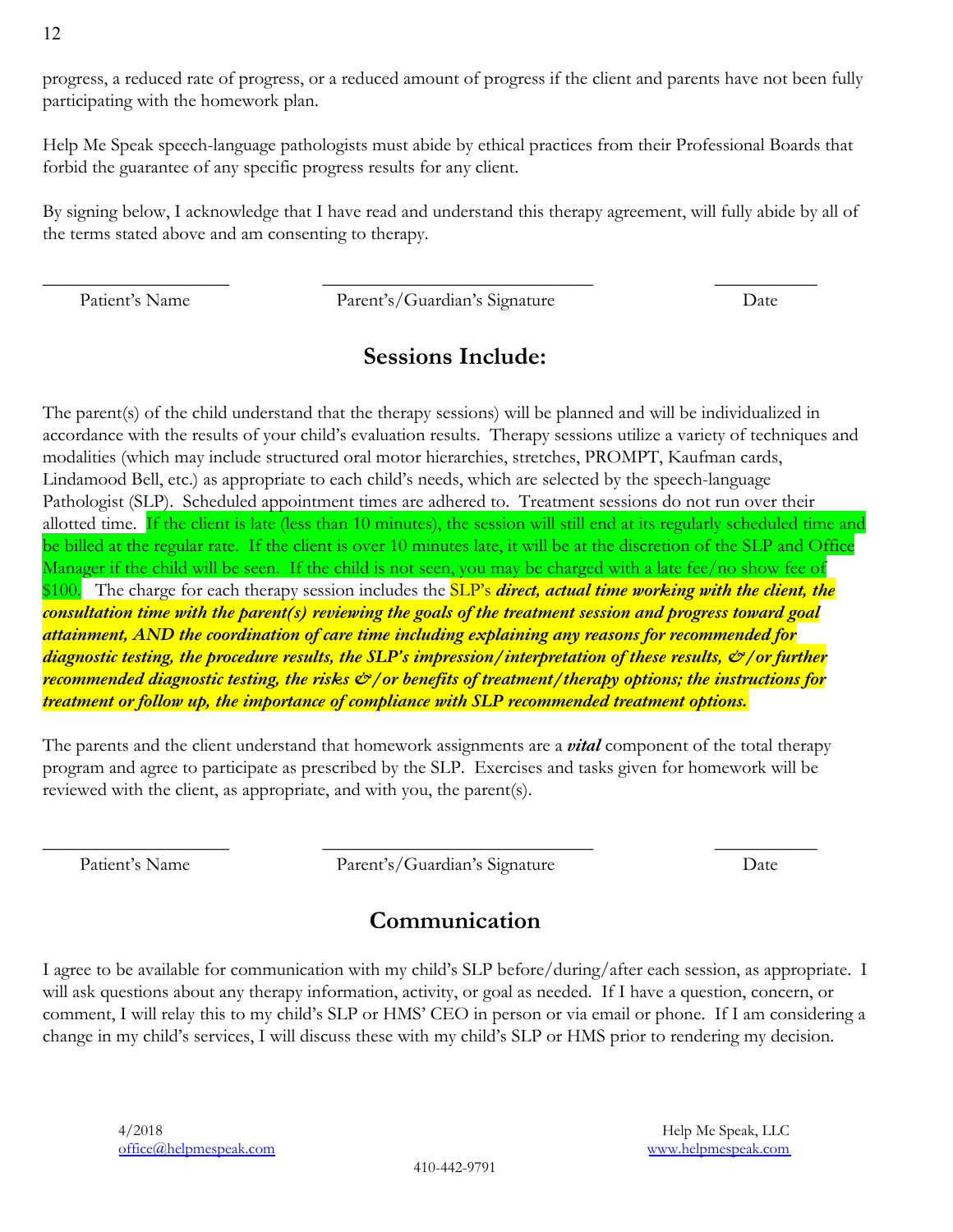#### **Check Return Policy**

There will be a \$25.00 charge for all returned checks for non-sufficient funds. The sum of the original check plus the \$25.00 NSF charge must be received prior to any further visits. By signing you are agreeing to the above terms.

\_\_\_\_\_\_\_\_\_\_\_\_\_\_\_\_\_\_\_\_\_\_\_\_\_\_\_\_\_\_\_\_\_ \_\_\_\_\_\_\_\_\_\_\_\_\_\_\_\_\_\_\_\_\_\_\_\_\_

Parent's/Guardian's Signature Date

## **Authorization to use Voice, Image and Likeness**

I hereby authorize my child/children to be videotaped, photographed, and/or audio taped during any therapy activity (evaluation, session, group, class or event) at Help Me Speak. As a parent of a child participating in any therapy at Help Me Speak, I hereby agree that Help Me Speak may make video, photo, &/or audio recordings of my child's voice, image and/or likeness. I further understand that Help Me Speak preserves such videotapes, photos, and audiotapes for its own use for the benefit of Educational training, marketing and advertising and is in compliance pursuant to 45 CFR 164.524(c) (4) (HIPAA). I acknowledge that the rights to any such recording belong solely to Help Me Speak and I make no claim to any rights in such recordings. To the extent necessary, I assign any copyright or other right which I may have in my child's action as captured on such video and audio tape fully, completely and without royalty to Help Me Speak.

 $\Box$  I do not authorize Help Me Speak to use video, photo,  $\&/$  or audio recordings of my child's voice, image and/or likeness in any advertisement or on the internet. The video, photo,  $\&/$  or audio recordings of my child's voice, image and/or likeness will only be used for evaluation and therapy purposes.

Patient's Name Parent's/Guardian's Signature Date

\_\_\_\_\_\_\_\_\_\_\_\_\_\_\_\_\_\_\_\_ \_\_\_\_\_\_\_\_\_\_\_\_\_\_\_\_\_\_\_\_\_\_\_\_\_\_\_\_\_ \_\_\_\_\_\_\_\_\_\_\_

I acknowledge that **I may videotape my child** during a Help Me Speak session *ONLY after the prior approval* of the owner/CEO, Barbara A Taylor. A copy of any such approved recording needs to be emailed to: office@helpmespeak.com or a DVD copy may be given to HMS. I agree to use this video solely for the purpose of patient/immediate family education. I agree **NOT** to post this video to any websites, social media sites, show it to any other professional UNLESS previously approved in writing by Help Me Speaks` owner/CEO.

Patient's Name Parent's/Guardian's Signature Date

\_\_\_\_\_\_\_\_\_\_\_\_\_\_\_\_\_\_\_\_ \_\_\_\_\_\_\_\_\_\_\_\_\_\_\_\_\_\_\_\_\_\_\_\_\_\_\_\_\_ \_\_\_\_\_\_\_\_\_\_\_

# **Waiting Room Policy**

Please refrain from eating messy foods and drinking messy beverages in our waiting room. Any spills are your responsibility and you will be charged accordingly. *Water and dry snacks only* are allowed in the waiting room. Also, please **NO PEANUT** or **NUT** products in the waiting room due to potential allergies of other clients.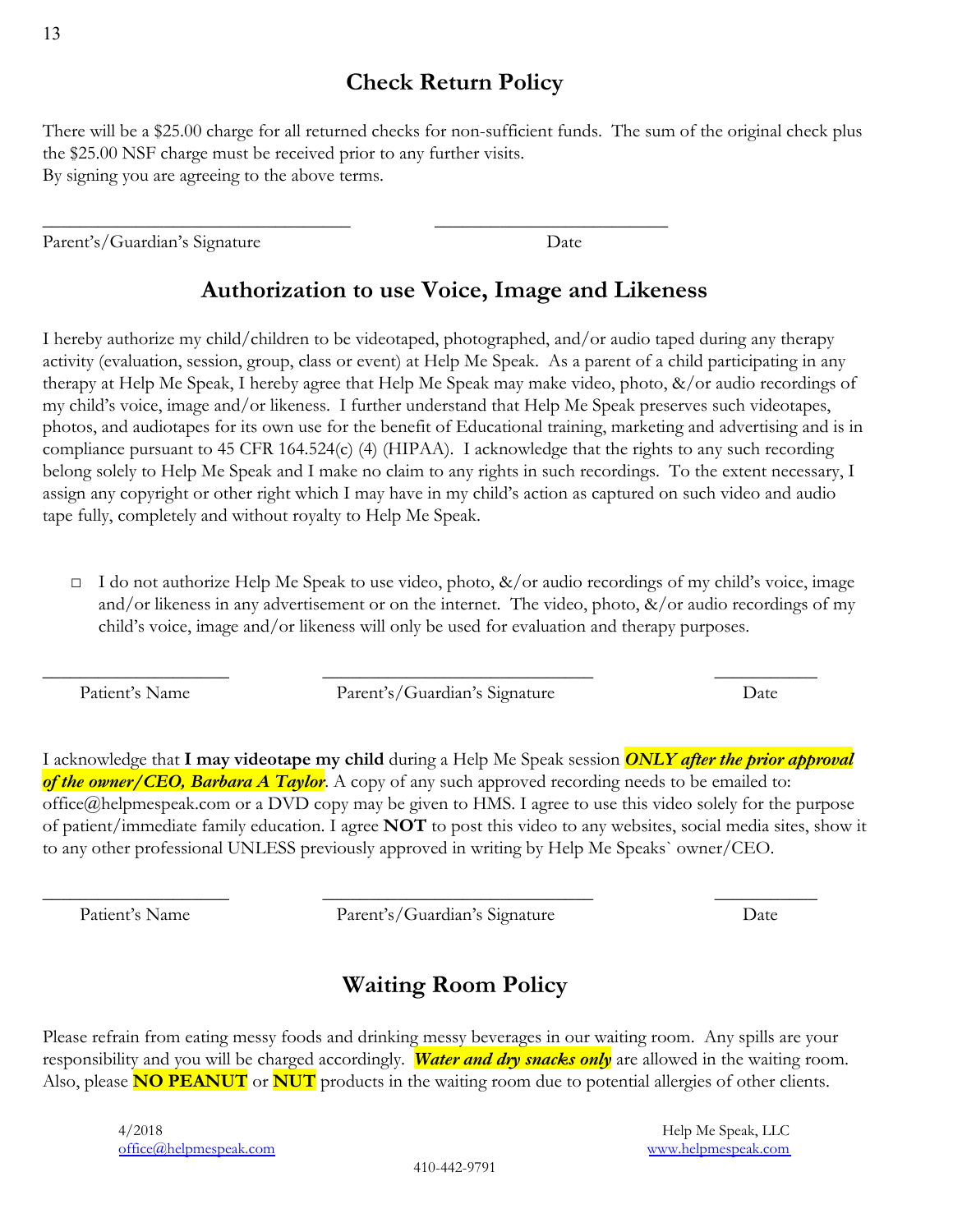Thank you for your cooperation and understanding.

 $\Box$  I understand & promise to abide by the above waiting room policy.

Patient's Name Parent's/Guardian's Signature Date

\_\_\_\_\_\_\_\_\_\_\_\_\_\_\_\_\_\_\_\_ \_\_\_\_\_\_\_\_\_\_\_\_\_\_\_\_\_\_\_\_\_\_\_\_\_\_\_\_\_ \_\_\_\_\_\_\_\_\_\_\_

## **Observation Policy**

Help Me Speak values parent(s) participation and observation of your child's session. Since parent training and communication is such an integral part of each session, we do *not* allow the parent to "drop off" his/her child for a therapy session.

Help Me Speak and your SLP are not responsible or liable for your child and it is unsafe for any child to be unattended after the session is completed. We require that parent(s) or guardian(s) be present in the office during the entire session. You may observe from the waiting room via a monitor, in an adjacent unoccupied treatment room, or in the room, with the agreement of your child's SLP.

I understand that HMS may, at times, have other professionals who would like to observe my child's session. These professionals abide by HMS' Confidentiality Policy. I understand that I have the right to deny any observation requested. Thank you for your cooperation and understanding.

I understand & promise to abide by the above Observation Policy.

Patient's Name Parent's/Guardian's Signature Date

\_\_\_\_\_\_\_\_\_\_\_\_\_\_\_\_\_\_\_\_ \_\_\_\_\_\_\_\_\_\_\_\_\_\_\_\_\_\_\_\_\_\_\_\_\_\_\_\_\_ \_\_\_\_\_\_\_\_\_\_\_

#### **Medical Attention**

I, \_\_\_\_\_\_\_\_\_\_\_\_, agree that in the event \_\_\_\_\_\_\_\_\_\_\_\_, client is involved in an incident that requires medical attention, the undersigned will be responsible for making the all the decisions related to all medical and survival procedures for the client while the client is enrolled in the program, including, but not limited to, the decisions about medical care, the administration of drugs, and the performance of any and all life sustaining procedures. The undersigned further agrees to make any and all arrangements for the client's transportation and admittance to any hospital, health center, or medical clinic in the event of an emergency situation involving the client. In the event that the parent or emergency contact cannot be reached during the medical emergency, the undersigned gives Help Me Speak permission to make decisions regarding any and all medical and survival procedures for the client. The undersigned agrees that Help Me Speak, its owners, employees, contractors, volunteers, and staff will not be held responsible for any accident or losses, however caused.

Patient's Name Parent's/Guardian's Signature Date

\_\_\_\_\_\_\_\_\_\_\_\_\_\_\_\_\_\_\_\_ \_\_\_\_\_\_\_\_\_\_\_\_\_\_\_\_\_\_\_\_\_\_\_\_\_\_\_\_\_ \_\_\_\_\_\_\_\_\_\_\_